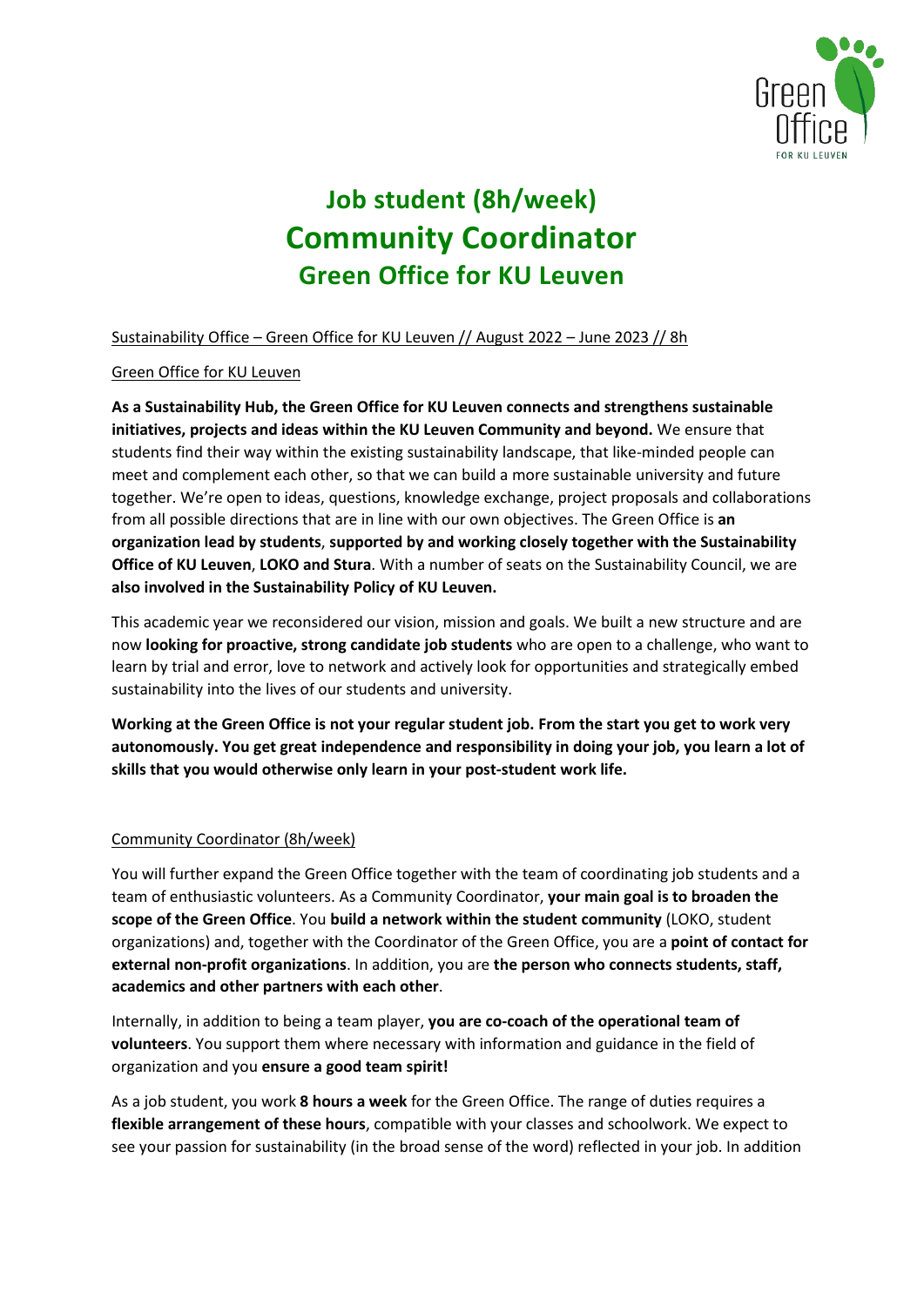to your working hours, you have to be willing to **spend some of your free time** on weekly team meetings and team building activities throughout the year.

#### Your profile:

- You are a KU Leuven (association) student in the academic year 2022-2023
- You are actively interested in sustainability
- You are proactive
- You see opportunities, seize them and act on them
- You are a strategic thinker
- You are honest and transparent
- You are a teamplayer
- You like networking
- You can organize and coordinate
- You like the idea of coaching, and you would like to develop this skill
- You have a level C1 in Dutch language and can express yourself clearly in English (speaking and writing)

#### Plus points:

- You are available for 2 to 3 weeks in August to get initiated in the Green Office and prepare for the start of the academic year (other availabilities can be discussed)
- You are available between September 12 and 23 for a few start-up days and a full-/part-time start-up week before the start of the academic year

#### What will you do?

- Together with the rest of the coordinating team, you are the voice and face of the Green Office. In concrete terms, this means, for example, that you make various auditorium visits at the start of the academic year and man information stands at the Orientation Days and Student Welcome to promote the Green Office.
- You actively contribute to the weekly team meetings
- Together with the other coordinating members you coordinate, support and coach the operational team of voluntary members.
- - You proactively plan meetings with other students, student organizations and external partners that are relevant within the Sustainability theme, your goal being to get sustainability on their agenda.
- You attend relevant meetings, organized by LOKO (build the network)
- You actively look for ways to get sustainable events on the agenda of student associations
- You are actively involved in getting sustainability higher on LOKO's agenda (e.g. in the organization of their own events)
- You connect students, staff, academics, external partners who can strengthen (or need) each other).
- You have a look at external questions, proposals, ... that come in to the Green Office, deal with them and/or start working on them with the Green Office team.